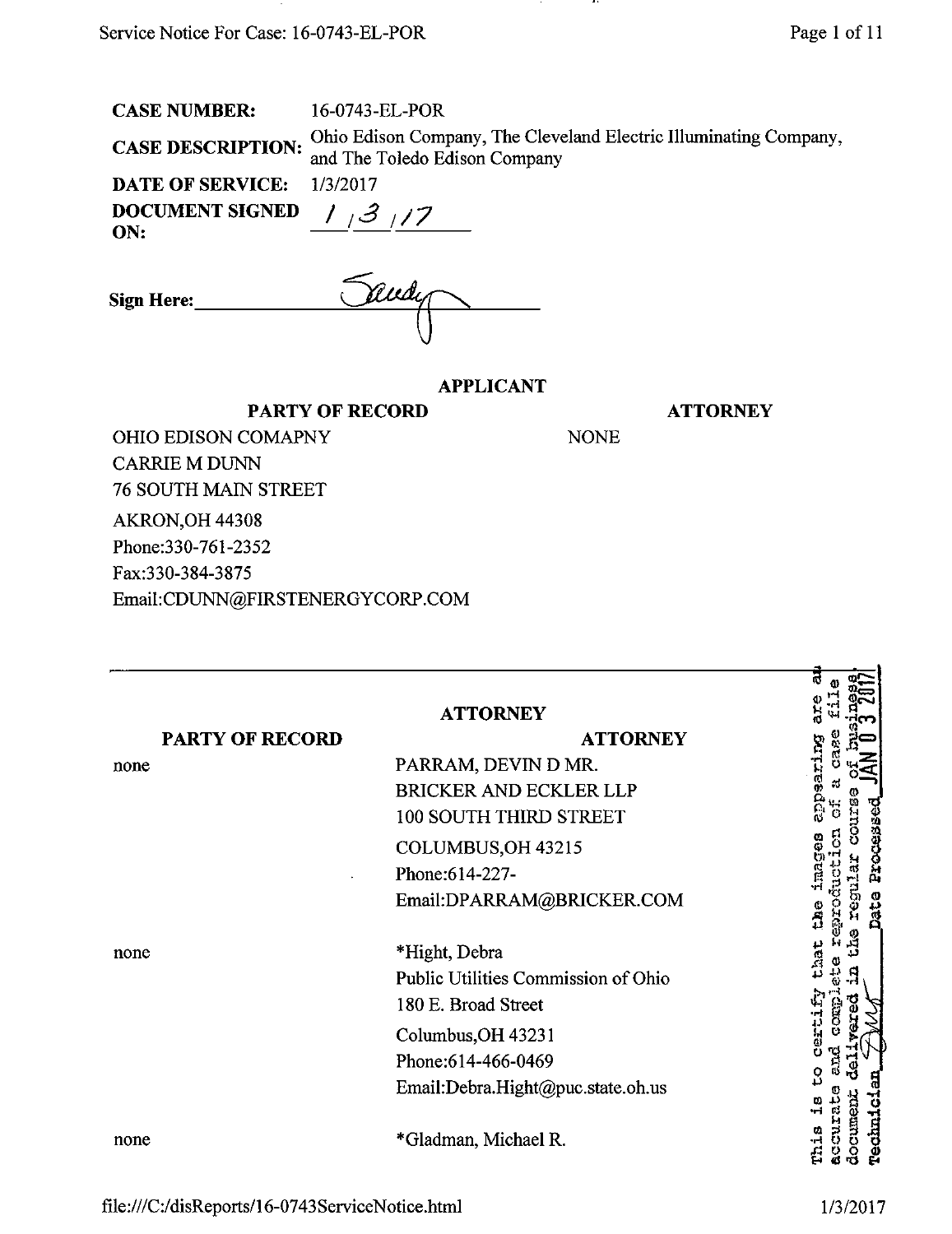**PARTIES** 

|      | Jones Day                                    |
|------|----------------------------------------------|
|      | 325 John H. McConnell Blvd.                  |
|      | Suite 600                                    |
|      | Columbus, OH 43215                           |
|      | Phone: 614-281-3865                          |
|      | Fax:614-461-4198                             |
|      | Email:mrgladman@jonesday.com                 |
| none | *Allwein, Christopher J. Mr.                 |
|      | Kegler Brown Hill & Ritter, LPA              |
|      | 65 East State Street                         |
|      | Suite 1800                                   |
|      | Columbus, OH 43215                           |
|      | Phone: (614) 462-5400                        |
|      | Fax:614-464-2634                             |
|      | Email:callwein@keglerbrown.com               |
| none | *Orahood, Teresa                             |
|      | Bricker & Eckler LLP                         |
|      | 100 South Third Street                       |
|      | Columbus, OH 43215-4291                      |
|      | Phone: (614) 227-4821                        |
|      | Fax:(614) 227-2390                           |
|      | Email:torahood@bricker.com                   |
| none | *Scott, Tonnetta Ms.                         |
|      | Ohio Attorney General                        |
|      | 30 East Broad Street                         |
|      | Columbus, OH 43215                           |
|      | Phone: (614) 466-4395                        |
|      | Fax:(614)466-4395                            |
|      | Email:tonnetta.scott@ohioattorneygeneral.gov |
| none | *Bojko, Kimberly W. Mrs.                     |
|      | Carpenter Lipps & Leland LLP                 |
|      | 280 North High Street                        |
|      | 280 Plaza Suite 1300                         |
|      | Columbus, OH 43215                           |
|      | Phone: 614-365-4100                          |
|      | Fax:614-365-9145                             |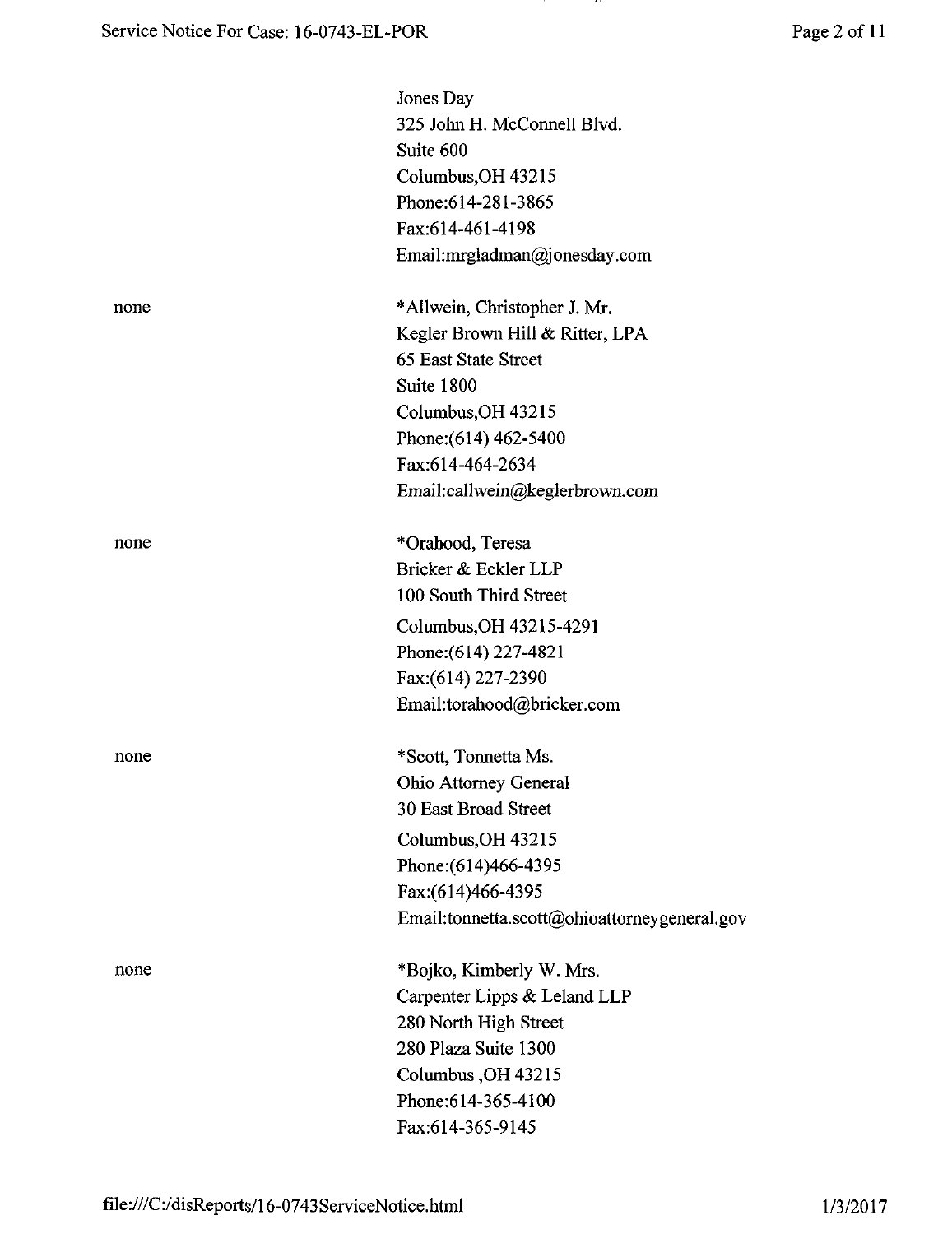- 11

|      | Email:bojko@carpenterlipps.com        |
|------|---------------------------------------|
| none | *Coffey, Sandra                       |
|      | Public Utilities Commission of Ohio   |
|      | 180 E. Broad St.                      |
|      | Columbus, OH 43215                    |
|      | Phone: (614) 728-2516                 |
|      | Fax:(614) 728-8373                    |
|      | Email:Sandra.Coffey@puc.state.oh.us   |
| none | *Ostrowski, Erika Ms.                 |
|      | <b>FirstEnergy Service Company</b>    |
|      | 76 South Main Street                  |
|      | <b>Akron, OH 44308</b>                |
|      | Phone: 330-384-5803                   |
|      | Fax:330-384-3875                      |
|      | Email:eostrowski@firstenergycorp.com  |
| none | *Bingham, Deb J. Ms.                  |
|      | Office of the Ohio Consumers' Counsel |
|      | 10 W. Broad St., 18th Fl.             |
|      | Columbus, OH 43215                    |
|      | Phone: 614-466-1311                   |
|      | Fax:614-466-9475                      |
|      | Email:bingham@occ.state.oh.us         |
| none | PAUL WHITFIELD, ANGELA M              |
|      | CARPENTER LIPPS & LELAND LLP          |
|      | 280 PLAZA SUITE 1300                  |
|      | <b>280 NORTH HIGH STREET</b>          |
|      | COLUMBUS, OH 43215                    |
| none | *Sechler, Joel E Mr.                  |
|      | Carpenter Lipps & Leland LLP          |
|      | 280 Plaza, Suite 1300                 |
|      | 280 N. High Street                    |
|      | Columbus, OH 43215                    |
|      | Phone: (614) 365-4100                 |
|      | Fax:(614) 365-9145                    |
|      | Email:sechler@carpenterlipps.com      |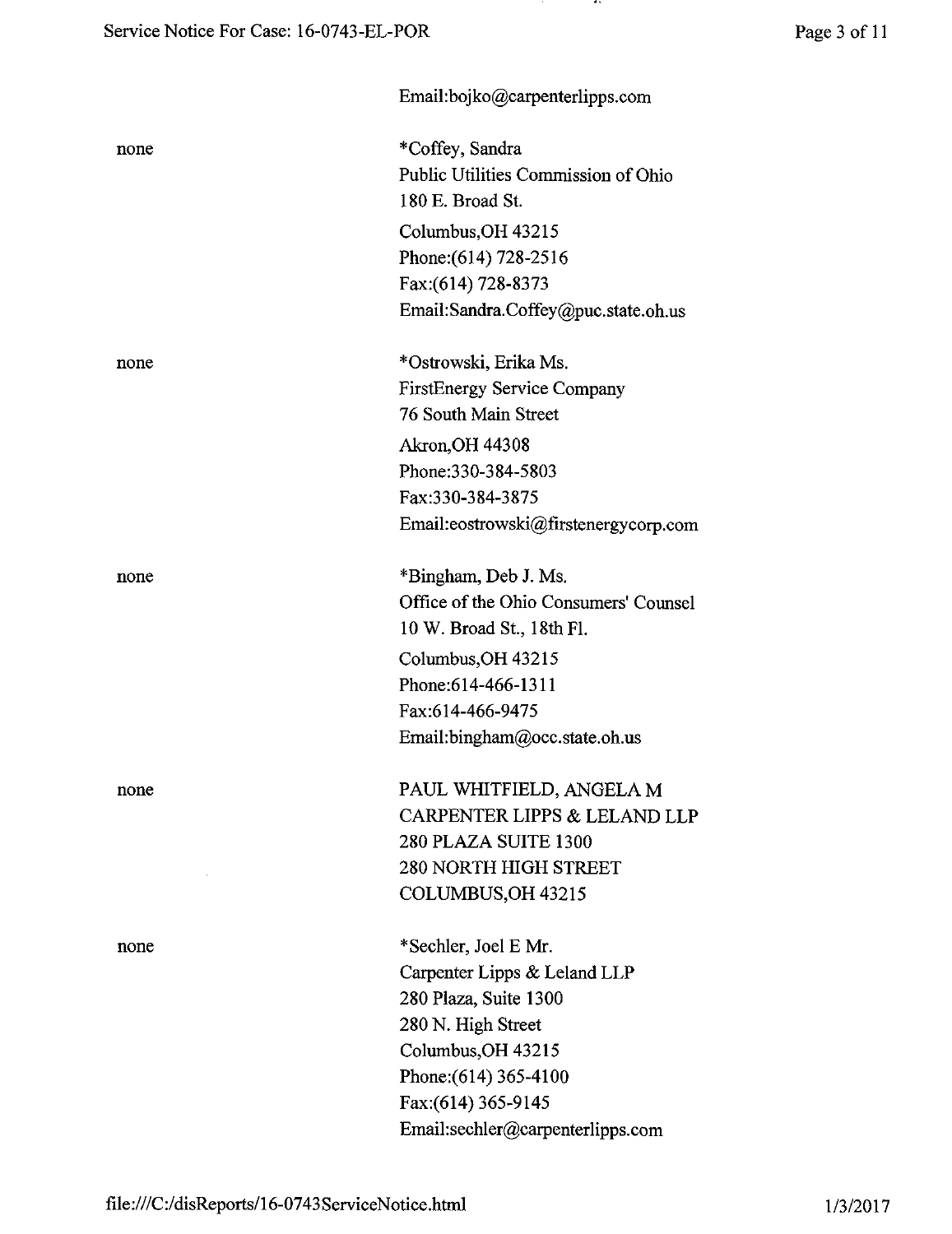| Page 4 of 11 |  |  |
|--------------|--|--|
|              |  |  |

 $\mathcal{L}^{\text{max}}_{\text{max}}$  . The  $\mathcal{L}^{\text{max}}_{\text{max}}$ 

 $\cdots$ 

| none | *Kolich, Kathy J Ms.<br>Kathy J. Kolich, Attorney at Law<br>1521 Hightower Drive<br>Uniontown, OH 44685<br>Phone: 330-316-2378<br>Fax:330-384-3875<br>Email:kjklaw@yahoo.com              |
|------|-------------------------------------------------------------------------------------------------------------------------------------------------------------------------------------------|
| none | *Smith, Cheryl A Ms.<br>Carpenter Lipps & Leland<br>280 N. High Street<br>Suite 1300<br>Columbus, OH 43081<br>Phone: 614-365-4100<br>Fax:614-365-9145<br>Email:smith@carpenterlipps.com   |
| none | *Hight, Debra<br>Public Utilities Commission of Ohio<br>180 E. Broad Street<br>Columbus, OH 43231<br>Phone:614-466-0469<br>Email:Debra.Hight@puc.state.oh.us                              |
| none | *Leach-Payne, Vicki L. Ms.<br>McNees Wallace & Nurick LLC<br>21 E. State St., 17th Floor<br>Columbus, OH 43215<br>Phone:614-719-2847<br>Fax:614-469-4653<br>Email:vleach-payne@mwncmh.com |
| none | *Gladman, Michael R.<br>Jones Day<br>325 John H. McConnell Blvd.<br>Suite 600<br>Columbus, OH 43215<br>Phone: 614-281-3865<br>Fax:614-461-4198                                            |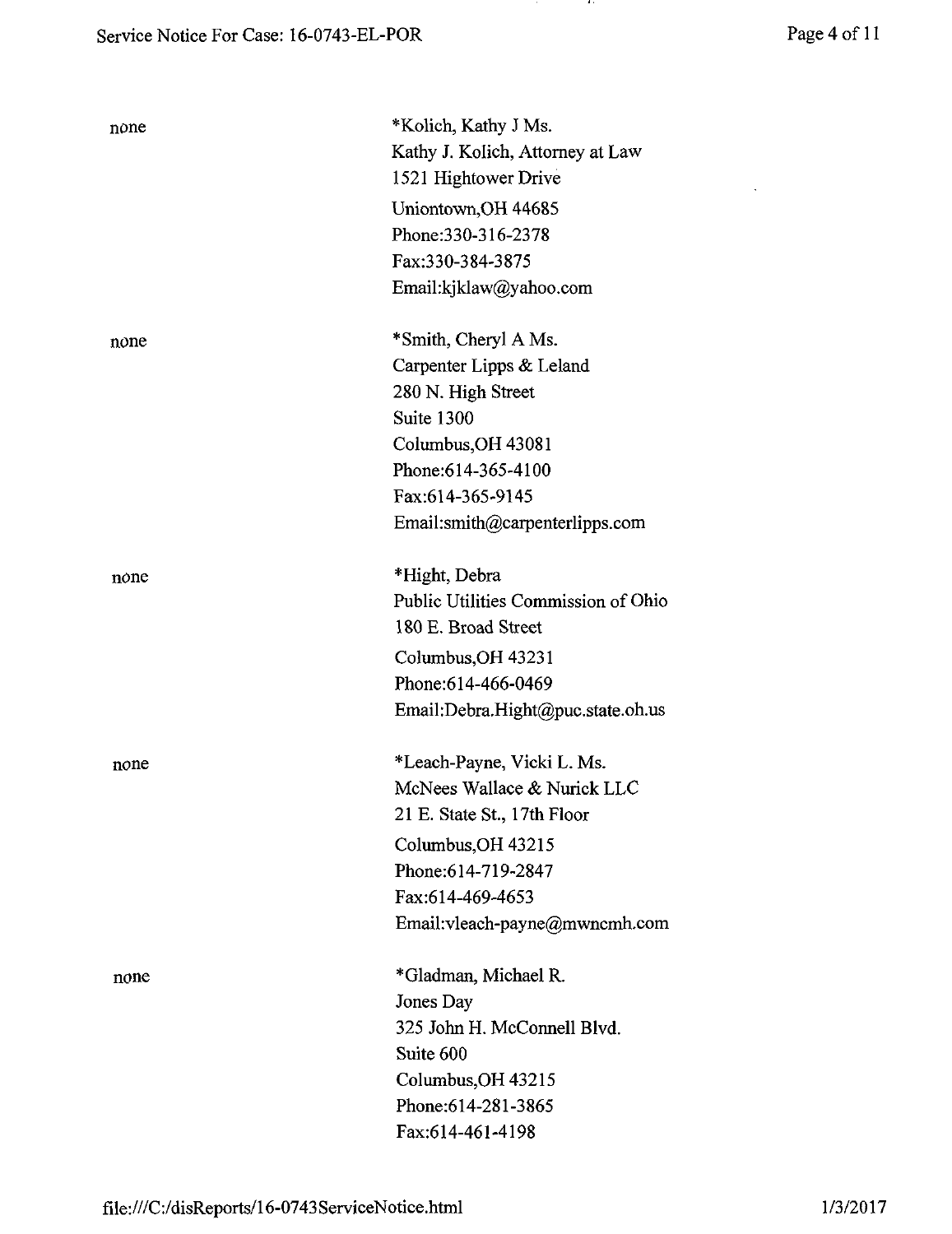|      | Email:mrgladman@jonesday.com    |
|------|---------------------------------|
| none | *Gladman, Michael R.            |
|      | Jones Day                       |
|      | 325 John H. McConnell Blvd.     |
|      | Suite 600                       |
|      | Columbus, OH 43215              |
|      | Phone: 614-281-3865             |
|      | Fax:614-461-4198                |
|      | Email:mrgladman@jonesday.com    |
| none | *Chapman, Tara L Ms.            |
|      | IGS Energy                      |
|      | 6100 Emerald Parkway            |
|      | Dublin, OH 43017                |
|      | Phone: (614) 659-5058           |
|      | Fax:855-726-3542                |
|      | Email:tchapman@igsenergy.com    |
| none | *Allwein, Christopher J. Mr.    |
|      | Kegler Brown Hill & Ritter, LPA |
|      | 65 East State Street            |
|      | Suite 1800                      |
|      | Columbus, OH 43215              |
|      | Phone: (614) 462-5400           |
|      | Fax:614-464-2634                |
|      | Email:callwein@keglerbrown.com  |
| none | *Dougherty, Trent A Mr.         |
|      | Ohio Environmental Council      |
|      | 1145 Chesapeake Ave             |
|      | Suite I                         |
|      | Columbus, OH 43212              |
|      | Phone: 614-487-7506             |
|      | Fax:614-487-7510                |
|      | Email:trent@theoec.org          |
| none | *Gaunder, Debra A               |
|      | Carpenter Lipps & Leland LLP    |
|      | 280 N High Street, Suite 1300   |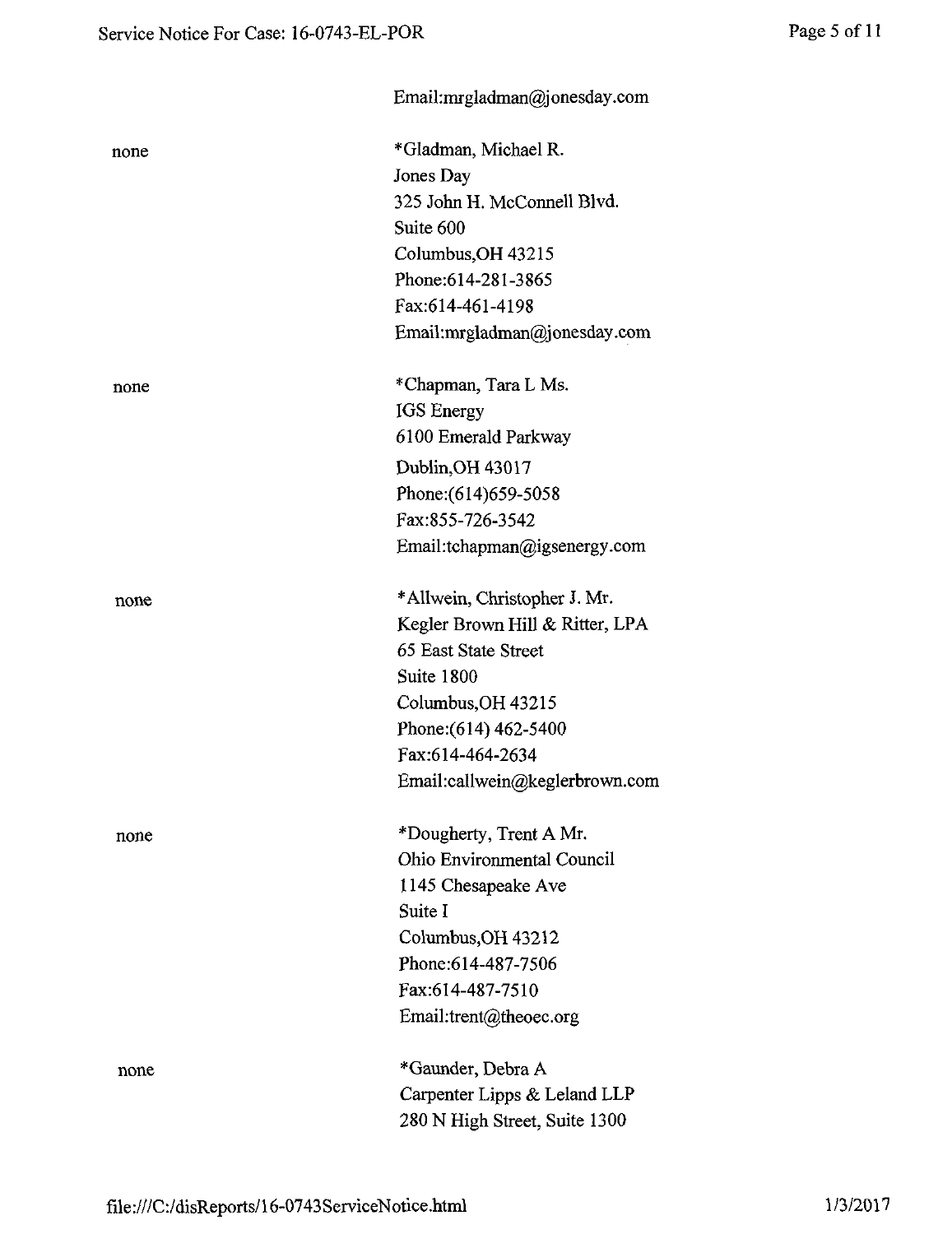**PARTIES** 

|      | Columbus, OH 43215                |
|------|-----------------------------------|
|      | Phone: 614-300-4005               |
|      | Fax:614-365-9145                  |
|      | Email:gaunder@carpenterlipps.com  |
| none | *Mooney, Colleen L                |
|      | <b>OPAE</b>                       |
|      | PO Box 12451                      |
|      | Columbus, OH 43212-2451           |
|      | Phone:614-488-5739                |
|      | Email:cmooney@ohiopartners.org    |
| none | *Orahood, Teresa                  |
|      | Bricker & Eckler LLP              |
|      | 100 South Third Street            |
|      | Columbus, OH 43215-4291           |
|      | Phone: (614) 227-4821             |
|      | Fax:(614) 227-2390                |
|      | Email:torahood@bricker.com        |
| none | *Dove, Robert Mr.                 |
|      | The Law Office of Robert Dove     |
|      | PO Box 13442                      |
|      | Columbus, OH 43213                |
|      | Phone: (614) 286-4183             |
|      | Email:rdove@attorneydove.com      |
| none | *Williams, Samantha               |
|      | Natural Resources Defense Council |
|      | 20 N. Wacker Drive                |
|      | Ste 1600                          |
|      | Chicago, IL 60606                 |
|      | Phone: 415-533-2060               |
|      | Email:swilliams@nrdc.org          |
| none | <b>HEALEY, CHRISTOPHER</b>        |
|      | <b>OHIO CONSUMERS COUNSEL</b>     |
|      | <b>10 W BROAD STREET</b>          |
|      | 18TH FLOOR                        |
|      | COLUMBUS, OH 43215                |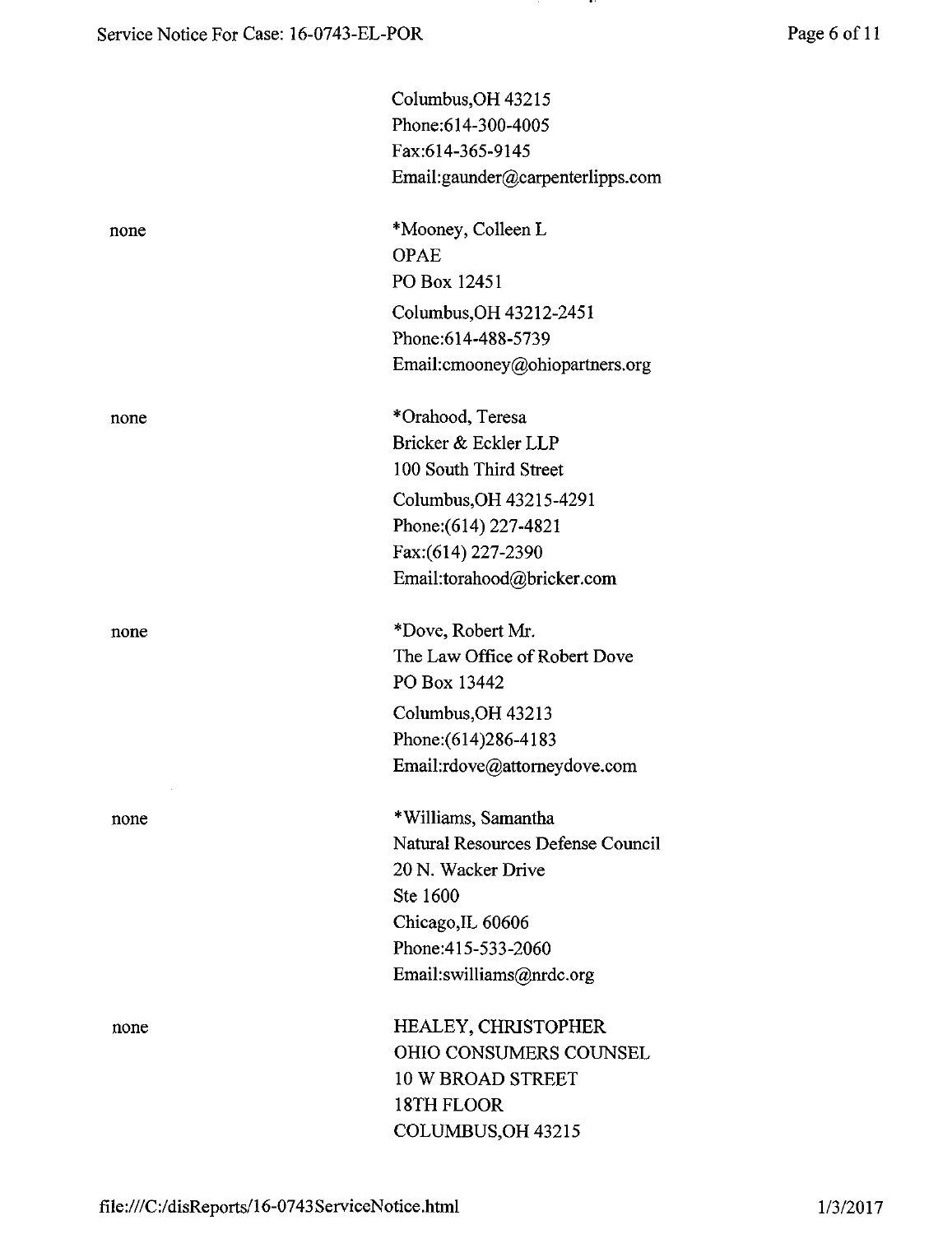|      | Phone: 614-466-9571                   |
|------|---------------------------------------|
|      | Email:CHRISTOPHER.HEALEY@OCC.OHIO.GOV |
| none | *Leppla, Miranda R Ms.                |
|      | The Ohio Environmental Council        |
|      | 1145 Chesapeake Avenue                |
|      | Suite I                               |
|      | Columbus, OH 43212                    |
|      | Phone: (614) 487-7506                 |
|      | Fax:(614)487-7506                     |
|      | Email:mleppla@theoec.org              |
| none | KELTER, ROBERT ATTORNEY AT LAW        |
|      | ENVIRONMENTAL LAW & POLICY CENTER     |
|      | <b>35 EAST WACKER DRIVE</b>           |
|      | <b>SUITE 1600</b>                     |
|      | CHICAGO, IL 60601-2206                |
|      | Phone: 312-795-3734                   |
|      | Fax:312-795-3730                      |
|      | Email:RKELTER@ELPC.ORG                |
| none | *Brigner, Gina L Ms.                  |
|      | Ohio Consumers' Counsel               |
|      | 10 W. Broad, 18th Floor               |
|      | Columbus, OH 43215                    |
|      | Phone: 614-644-0684                   |
|      | Fax:614-466-9475                      |
|      | Email:brigner@occ.state.oh.us         |
| none | STINSON, DANE                         |
|      | <b>BRICKER &amp; ECKLER</b>           |
|      | 100 S. THIRD STREET                   |
|      | COLUMBUS, OH 43215                    |
|      | Phone: 614-227-4854                   |
|      | Fax:614-221-0479                      |
| none | *Miller, Vesta R                      |
|      | Public Utilities Commission of Ohio   |
|      | 180 East Broad Street                 |
|      | Columbus, OH 43215                    |
|      |                                       |

- 77

file;///C:/disReports/16-0743ServiceNotice.html 1/3/2017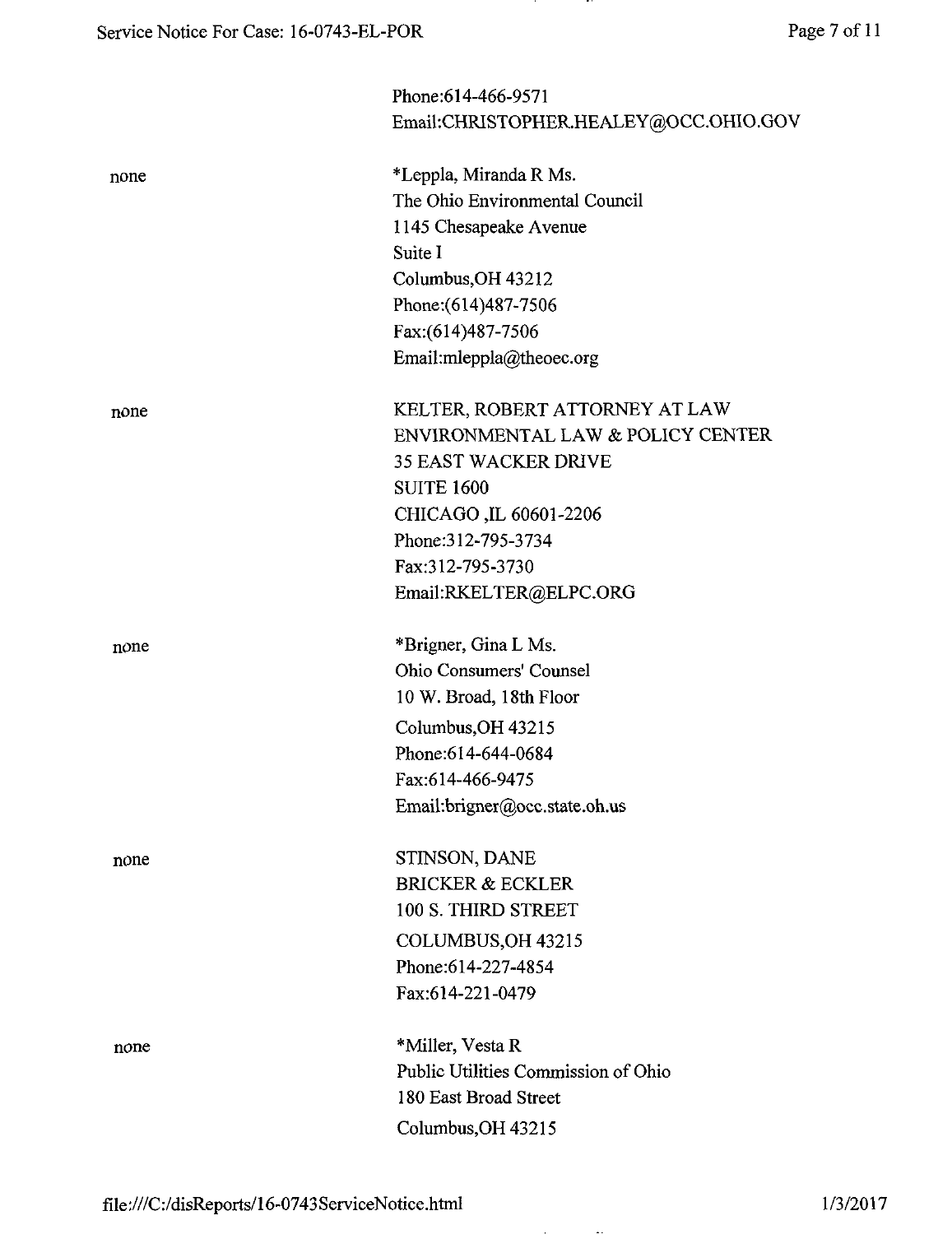|      | Phone:614-466-7702                           |
|------|----------------------------------------------|
|      | Email: Vesta.Miller@puc.state.oh.us          |
| none | *Scott, Tonnetta Ms.                         |
|      | Ohio Attorney General                        |
|      | 30 East Broad Street                         |
|      | Columbus, OH 43215                           |
|      | Phone: (614) 466-4395                        |
|      | Fax:(614)466-4395                            |
|      | Email:tonnetta.scott@ohioattorneygeneral.gov |
| none | *Bojko, Kimberly W. Mrs.                     |
|      | Carpenter Lipps & Leland LLP                 |
|      | 280 North High Street                        |
|      | 280 Plaza Suite 1300                         |
|      | Columbus, OH 43215                           |
|      | Phone:614-365-4100                           |
|      | Fax:614-365-9145                             |
|      | Email:bojko@carpenterlipps.com               |
| none | OSTROWSKI, ERIKA                             |
|      | FIRSTENERGY SERVICE CO                       |
|      | 76 S MAIN ST                                 |
|      | AKRON, OH 44308                              |
|      | Phone:330-761-2532                           |
| none | *Oliker, Joseph E. Mr.                       |
|      | <b>IGS</b> Energy                            |
|      | 6100 Emerald Parkway                         |
|      | Dublin, OH 43016                             |
|      | Phone:614-659-5069                           |
|      | Email:joliker@igsenergy.com                  |
| none | *Coffey, Sandra                              |
|      | Public Utilities Commission of Ohio          |
|      | 180 E. Broad St.                             |
|      | Columbus, OH 43215                           |
|      | Phone: (614) 728-2516                        |
|      | Fax: (614) 728-8373                          |
|      | Email:Sandra.Coffey@puc.state.oh.us          |

 $\epsilon$ 

l,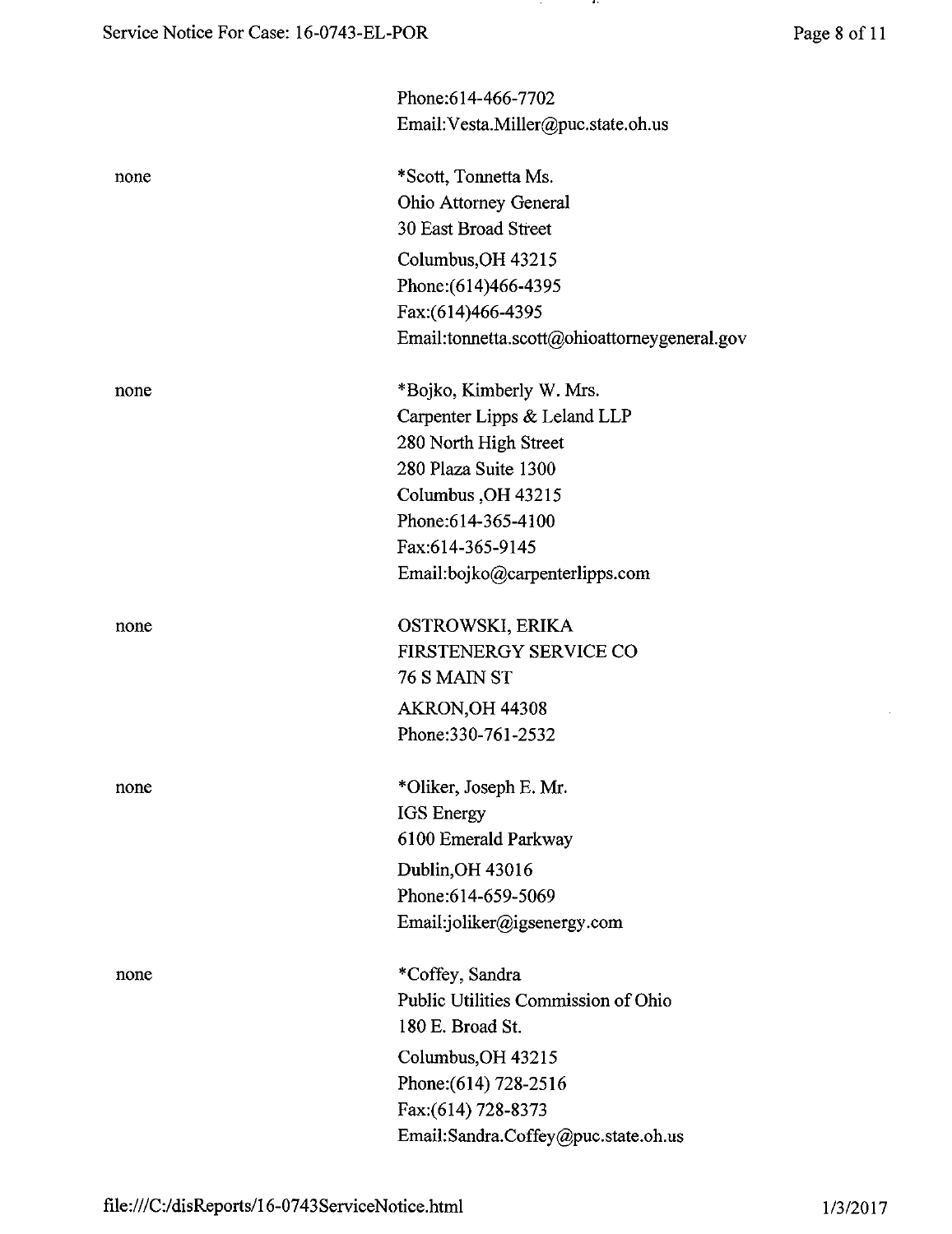| none | *Kelter, Robert Mr.<br>Environmental Law & Policy Center<br>35 East Wacker Drive, Suite 1600<br>Chicago, IL 60601<br>Phone: 312-795-3734<br>Fax:312-795-3730<br>Email:rkelter@elpc.org             |
|------|----------------------------------------------------------------------------------------------------------------------------------------------------------------------------------------------------|
| none | *Fleisher, Madeline<br><b>Environmental Law and Policy Center</b><br>21 W. Broad St., Suite 500<br>Columbus, OH 43215<br>Phone:614-670-5586<br>Email:mfleisher@elpc.org                            |
| none | *Perko, James D Mr.<br>Carpenter Lipps & Leland<br>280 Plaza, Suite 1300<br>280 North Hight St.<br>Columbus, OH 43215<br>Phone: 614-365-4110<br>Fax:614-365-9145<br>Email:perko@carpenterlipps.com |
| none | *Dunn, Carrie M Ms.<br><b>FirstEnergy Service Company</b><br>76 Main Street S<br><b>Akron, OH 44308</b><br>Phone: 330-761-2352<br>Fax:330-384-3875<br>Email:cdunn@firstenergycorp.com              |

# INTERVENOR

# PARTY OF RECORD ATTORNEY

ENVIRONMENTAL DEFENSE FUND NONE JOHN FINNIGAN 128 WINDING BROOK LANE

..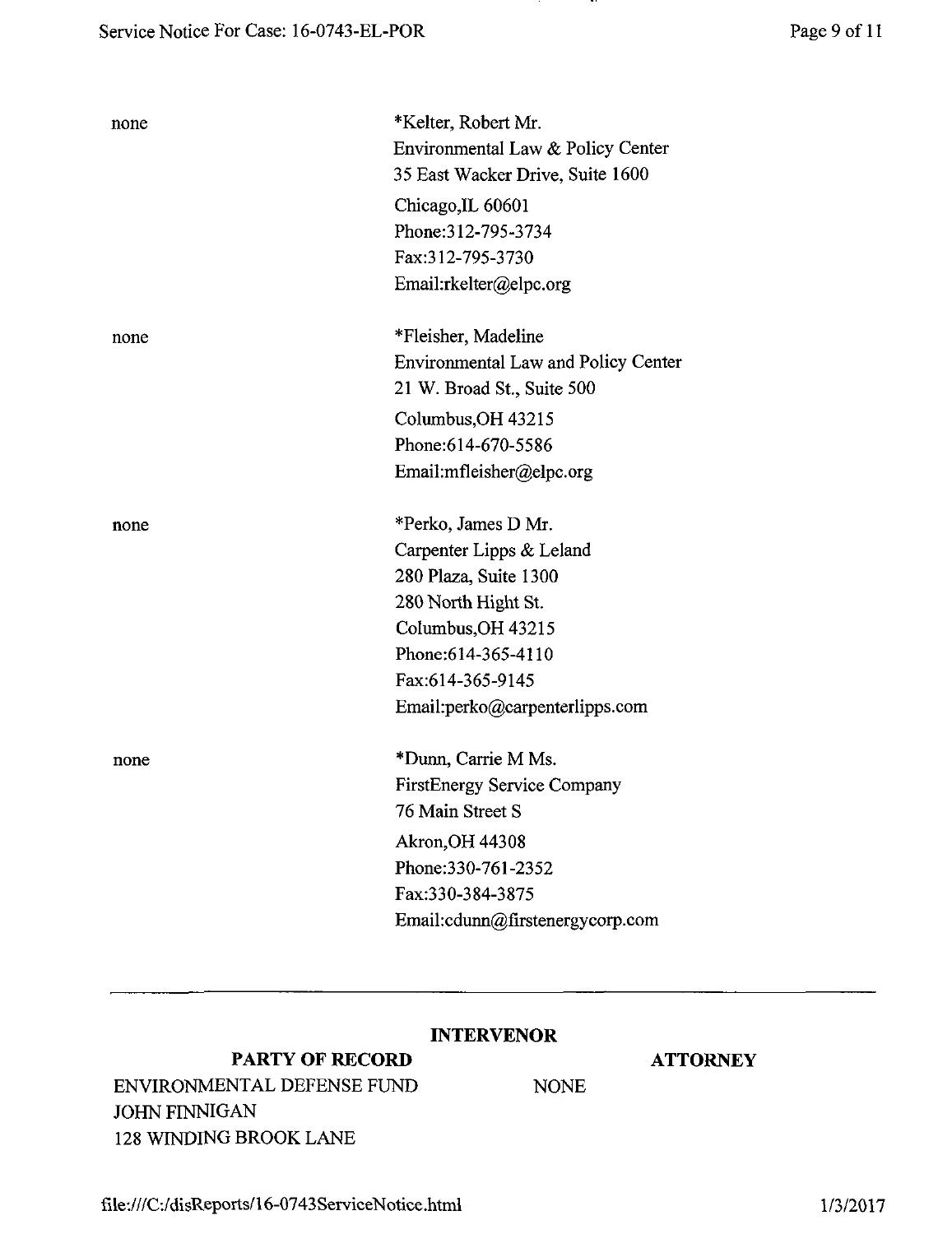TERRACE PARK,OH 45174 Phone:513-226-9558

### ENVIRONMENTAL LAW & POLICY CENTER NONE

35 E. WACKER DR STE 1600 CHICAGO,IL 60601-2206 Phone:614-488-3301

INDUSTRIAL ENERGY USERS OF OHIO GENERAL COUNSEL SAMUEL C RANDAZZO MCNEES WALLACE & NURICK LLC FIFTH THIRD CENTER 21 EAST STATE ST 17TH FLOOR COLUMBUS,OH 43215 Phone: (614) 469-8000

Email:[sam@mwncmh.com](mailto:sam@mwncmh.com) 

OHIO ENVIRONMENTAL COUNCIL

1145 CHESAPEAKE AVE STE I COLUMBUS,OH 43212-2286 Phone: (614) 487-7506 Fax:(614)487-7510

| <b>OHIO HOSPITAL ASSOCIATION</b>   | <b>NONE</b> |
|------------------------------------|-------------|
| <b>RICHARD SITES</b>               |             |
| 155 E. BROAD STREET                |             |
| 3RD FLOOR                          |             |
| COLUMBUS, OH 43215-3620            |             |
| Phone: (614) 221-7614              |             |
| Fax: (614) 221-4771                |             |
| Email:RICK.SITES@OHIOHOSPITALS.ORG |             |
| OHIO MANUFACTURERS' ASSOCIATION    | <b>NONE</b> |
| 33 N HIGH STREET                   |             |

33 N HIGH STREET COLUMBUS,OH 43215 Phone:(614)224-5111

\*Pritchard, Matthew R. Mr. McNees Wallace & Nurick 21 East State Street #1700

Columbus,OH 43215 Phone:614-469-8000 Fax:614-469-4653 Email :[mpritchard@mvmcmh.com](mailto:mpritchard@mvmcmh.com)

# NONE

 $\sqrt{\mathrm{E}}$